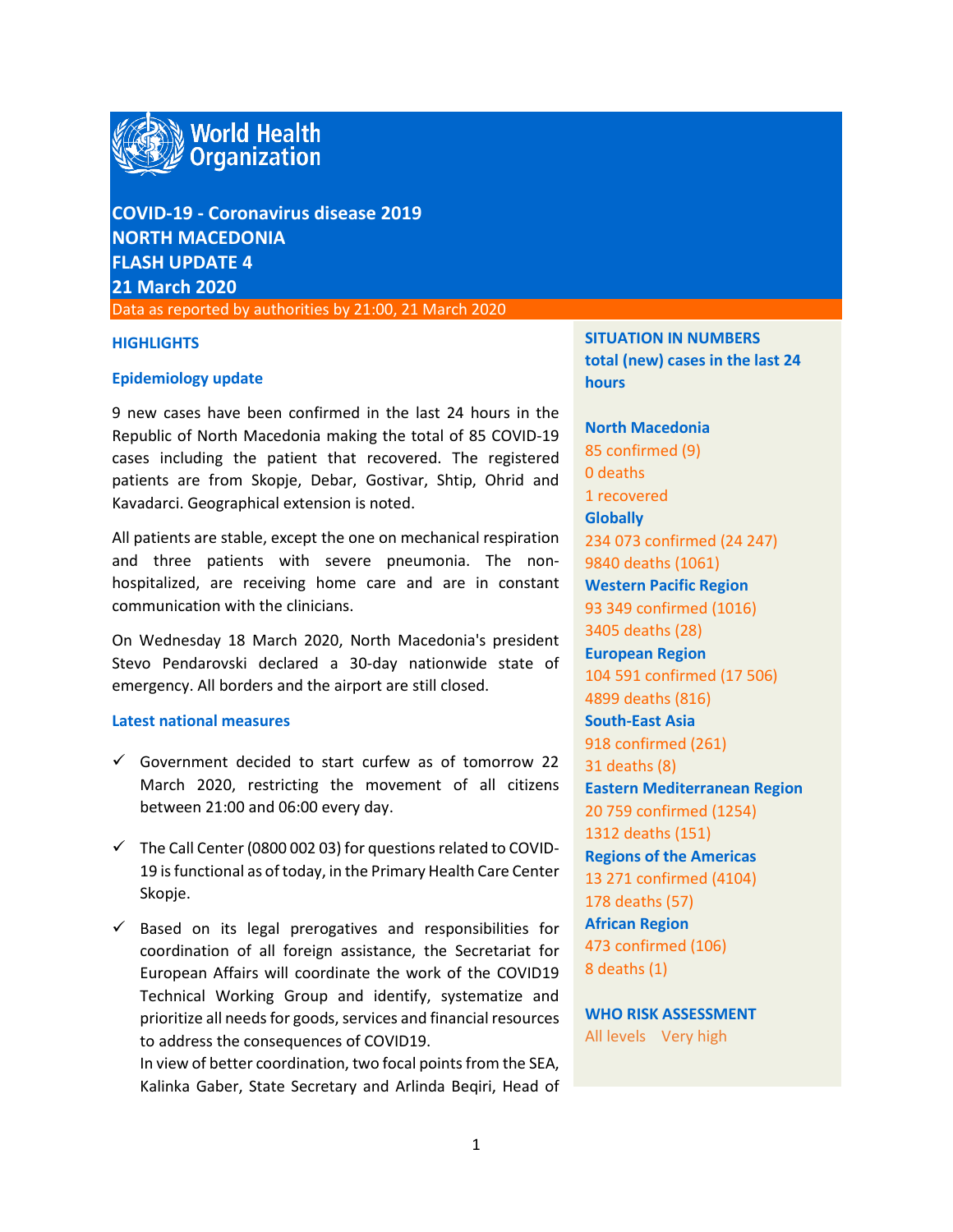Sector are nominated. All requests coming from the Government will be consolidated and communicated from one source, an ad-hoc Technical Working Group.

- $\checkmark$  North Macedonia registered an increase in Coronavirus rule-breakers who will be charged and presented to trial. Justice Minister Renata Deskoska declared that the entire legal system is now working on detecting and sanctioning those who break health instructions, and that it will expedite legal procedures in such cases.
- $\checkmark$  All those who do not comply with the measure of self-isolation should be placed in state quarantine and appropriate action be taken against them, including presented to trial and payment of their own costs to state quarantine. The compulsory state quarantine also includes all Macedonian citizens who returned with the so-called humanitarian flights.
- $\checkmark$  Ministry of the Interior is informing any citizen leaving the country to sign a personal statement of traveling on own responsibility and that state authorities cannot guarantee timely assistance to return to the country.
- $\checkmark$  The government decided to extend the validity of passports, IDs and driver's licenses, which have expired, during the state of emergency.
- $\checkmark$  Minister of foreign affairs has given a deadline Tomorrow, March 22 Sunday, until 18 pm, for citizens abroad and who need help to return to the country, to register in diplomatic or consular missions or through the crisis team in MFA [\(https://mfa.gov.mk/\)](https://mfa.gov.mk/). This is to organize charter return flights.
- $\checkmark$  EEAS report finds Western Balkans targeted by Coronavirus disinformation campaigns; [https://euvsdisinfo.eu/eeas-special-report-disinformation-on-the-coronavirus-short-assessment-of](https://euvsdisinfo.eu/eeas-special-report-disinformation-on-the-coronavirus-short-assessment-of-the-information-environment/)[the-information-environment/](https://euvsdisinfo.eu/eeas-special-report-disinformation-on-the-coronavirus-short-assessment-of-the-information-environment/)



Skopje's city centre looks abandoned amid coronavirus fears. Photo: BIRN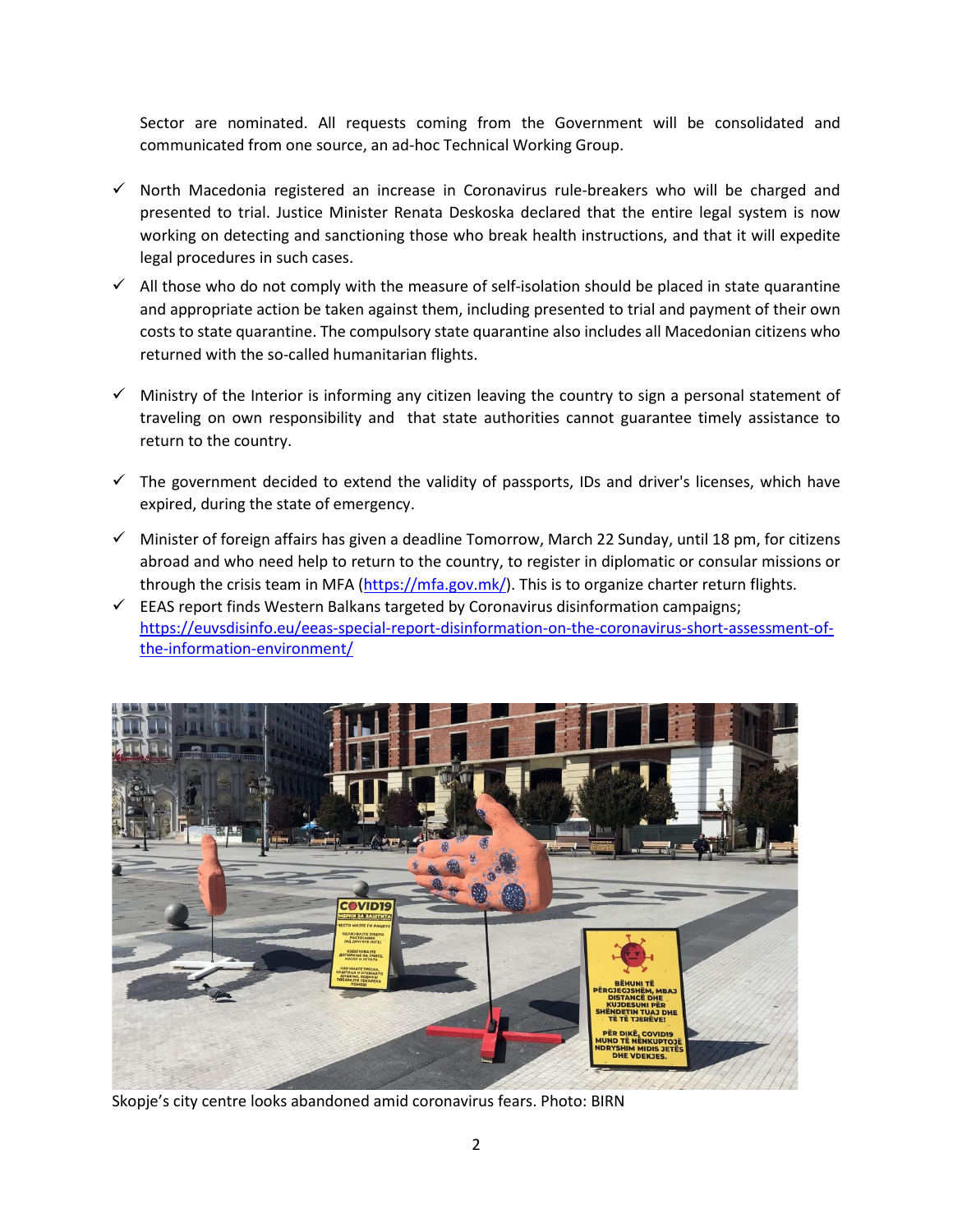## **SURVEILLANCE**



# **Figure 1. Municipalitiesin North Macedonia with reported confirmed cases of COVID-19, 21 March 2020**

<https://experience.arcgis.com/experience/685d0ace521648f8a5beeeee1b9125cd>

The disagregated data of the confirmed COVID-19 cases through 20 March 2020 could be accessed at the Institute of Public Health [\(http://www.iph.mk/covid19-21-3-2020/\)](http://www.iph.mk/covid19-21-3-2020/).

The official report of the institute of public health as of 20.4.2020 indicate an incidence rate of the COVID19 of 4.1 per 100,000 population with no difference between males and females. Most cases are registered in Skopje and Debar. Most of patients are older than 60 years old (22.4%), yet the highest specific incidence 6.5 / 100,000 population are registered in people aged 50-59.

# **Risk Assessment of COVID19 in North Macedonia**

The WHO risk assessment at the global and European level of COVID-19 further states that the risk is very high. According to the WHO risk categorization, it is estimated that:

- Debar is in Phase 4 (widespread community transmission).
- Skopje is in phase 3 (localized transmission).
- The rest of the Republic of Northern Macedonia is in phase 2 (sporadic cases).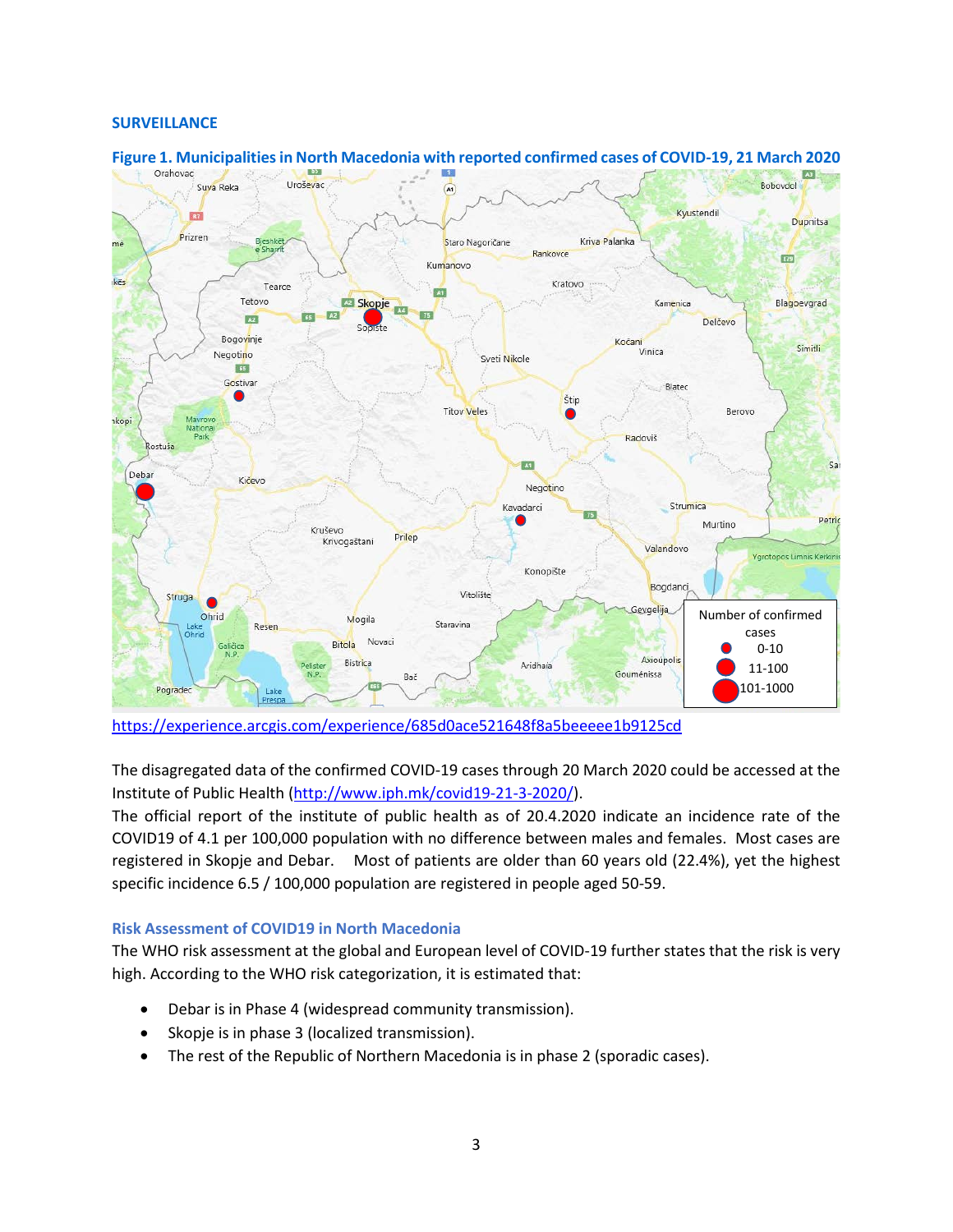#### **PREPAREDNESS AND RESPONSE**

## **WHO ROLE AND ACTION**

WHO is the lead UN agency for Health and main technical and health policy advisor to the government on COVID-19 containment and mitigation. **Western Balkan including North Macedonia is one of the priority countries for the WHO European Region. WHO works in coordination closely with other UN agencies as per the UN reform.** 

Technical support, guidance and assistance are provided through the WHO Country Office from all levels of the Organization. There is abundance of technical guidance WHO has developed in all areas of work: we are supporting the country to develop technical plans and implement priority interventions in the framework of a strong nation-wide strategic response.

WHO Globally is informing the public through [daily situation reports](https://www.who.int/emergencies/diseases/novel-coronavirus-2019/situation-reports/) and dashboards displaying real-time data: [WHO Health Emergency dashboard;](https://extranet.who.int/publicemergency) WHO COVID-19 situation dashboard in European [Region.](http://who.maps.arcgis.com/apps/opsdashboard/index.html#/ead3c6475654481ca51c248d52ab9c61)

**WHO action in COVID-19 outbreak in North Macedonia is to limit virus spread, protect health and the health workers at the frontline, preserve the health care system capacity and its sustainability to respond.** 

COVID-19 could be regarded as an opportunity to upscale and accelerate the implementation of the **IHR Core Capacities**. Based on the Joint External Evaluation that was carried out in 2019 some areas require immediate strengthening: develop and implement a national IPC program and strategy for healthcare associated infections and strengthen biosafety and biosecurity.

- **WHO is supporting MOH estimating its needs and preparing list of critical needs of protective supplies** for the next three months for the health sector and coordinating with partners the support of the identified needs **– Awaited on Monday 23 March 2020**
- The **country strategic preparedness and response plan and** Contingency Plan for COVID 19 were drafted on 14 March 2020 with the IHR team members and the WHO consultant based on a scenario of 100 cases. **The plan underestimated the rapidity of spread of the disease and a new plan will be made to cover for 2000 patients taking into consideration the capacity of treatment in the country.** The plan provides strategic interventions in line with 8 pillars. The world Bank has written officially to the ministry of health pledging support. A few donors have confirmed readiness to support the urgent needs in health.
- The **translation to Macedonian language of online WHO trainings** for COVID-19 for health care and ICP to disseminate it to all Health workers in MKD<https://openwho.org/> will be ready on Tuesday 24 March 2020.

## **COVID19 UN AND PARTNER COORDINATION**

 $\checkmark$  WHO contributes to the efforts the UN in the country to make sure that timely procurement takes place and also supports newly set UN coordination mechanism for the COVID19, where UN RC takes the lead in order to streamline joint response efforts to the COVID-19 and provide support to the people and government of North Macedonia as effectively as possible, in collaboration with the two DPMs, Mila Carovska and Bujar Osmani.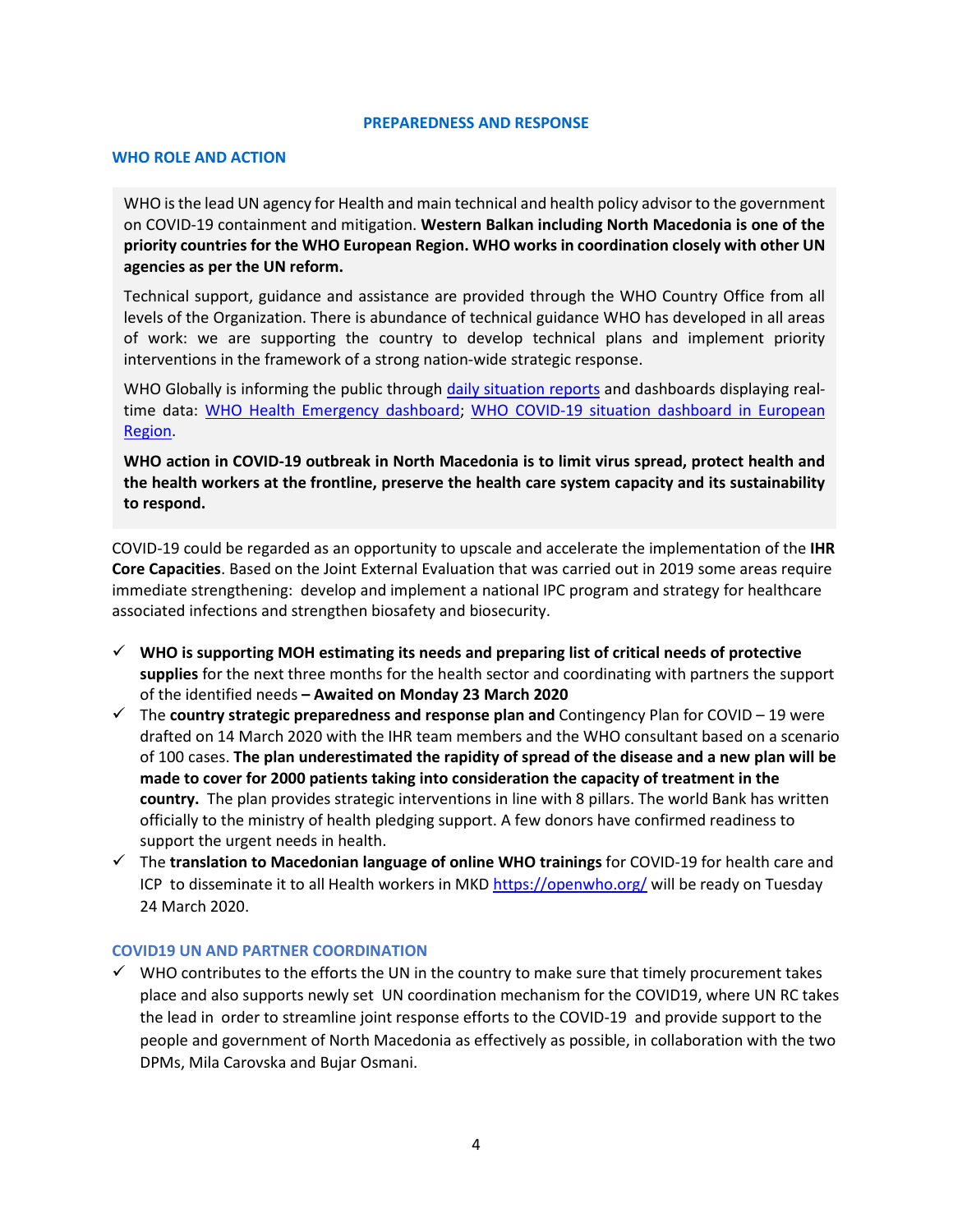## **NEW GOVERNMENT MEASURES ON 20 MARCH 2020**

North Macedonia mobilized an all-of-government action to fight this new coronavirus, including scaling up emergency response mechanisms in all sectors. We have seen recently a positive society response and compliance as well as more trust in the government protective measures and instructions for social distancing. MOH has started a vigorous risk communication campaign in social media, on TV and other. Actions and readjustments of measures are continuous and monitoring of the situation is ongoing on daily basis. On the health front, the country is working hard now to ensure its hospitalization surge capacity with the necessary personnel are in place in case of larger communitybased transmission.

The Steering committee was formed as governmental body for coordination and management within a national crisis management system composed of: Ministers of: Interior, Health, Transport and Communications, Defense, Foreign Affairs and the Head of the Assessment Group are also meeting ad hoc with the Minister of Health and the Operational Committee for decision making on highest level.

Ministry of Health is coordinating the response through its responsible expert committees:

- 1. Infectious diseases commission as a technical expertise to MOH
- 2. IHR multisectoral commission
- 3. Operational Committee Task Force for COVID-19
- $\checkmark$  Restrictions of movement announced by the Government: starting a curfew as of tomorrow 22 March 2020, restricting the movement of all citizens between 21:00 and 06:00 every day, is with Exceptions: for emergency medical assistance and people on dialysis (maximum number of people who can accompany the person is 2); members of the Army, police, fire department and the public workers for communal hygiene.
- $\checkmark$  The number of pharmacies on duty will be restricted and Taxis on duty will only to transport people to/from a health facility or pharmacy. There wil be no public transport in the restricted hours and in general decreased intercity public transport by 50%.
- $\checkmark$  As of Monday, 23 March 2020, in addition to the phone lines of the Institute of Public Health, the Centers for Public Health and the Call Center, the patients will also have the option to call their GPs. The GPs will be able to schedule testing at the two policlinics for the suspected COVID-19 patients, indication that will established through the electronic algorithm in Moj Termin.

# **GAPS/NEEDS AND CHALLENGES**

- **Critical needs**: Laboratory Kits and reagents; Personal Protective Equipment (PPE); Mechanical Ventilators/Respirators (respirators from operating rooms are not adapted to need of respiratory diseases and cannot be used for the ICU) ; intensifying risk communication
- **Multi-sectoral partner coordination** mechanism for COVID19 is in process but slow because og goververnement is very busy with the COVID19 situation.
- **Challenges:** 
	- **Protecting health care workers** and the health care facilities is the utmost priority including those health wrokforce who are not working in the COVID-19 designated facilities.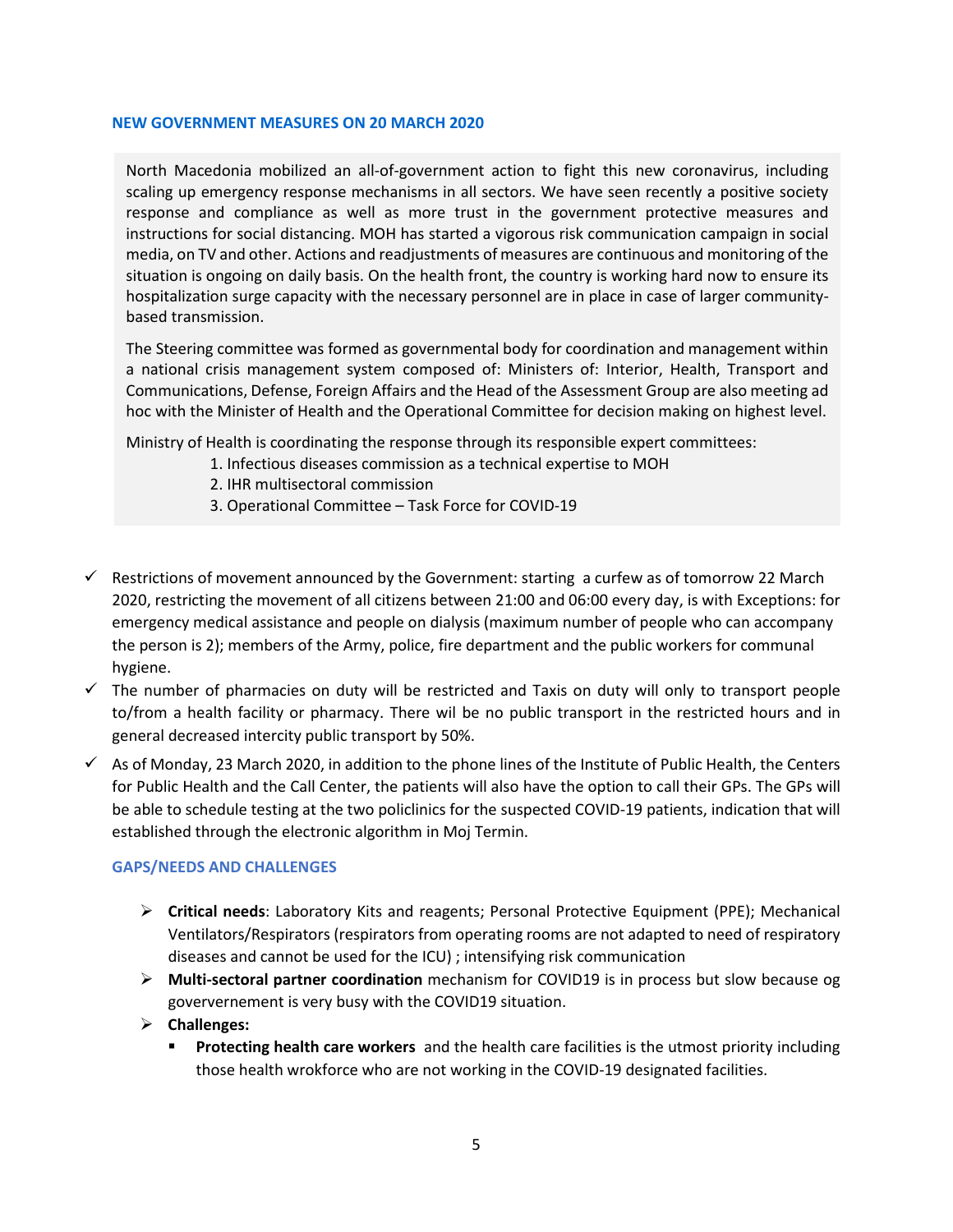- **Procurement** : Access to local or international supplies and mainly respirators for the critical needs identified because of international shortages: because of Increased prices of PPE; Masks and respirators difficult to procure; Supply problems for few medicines/ API: Chloroquine, Lopinavir-ritonavir and metronidazole; Some countries are starting to procure tests of unknown quality; Long delays with logistics and transport due to commercial flight cancelation. Transportation issue could be addressed in some of the DG communications
- **Shortage in health workforce** if the situation progresses
- **Ensuring treatement for all citizens** including the vulnerable groups with other diseases and pathologies.
- **ISOLATER 19 ISOLATE:** Isolation and **mental health** of the elderly and disabled.

# **WHO REFERENCE MATERIAL OF INTEREST**

- Considerations for **Disability** and COVID-19. https://www.dropbox.com/s/1o7t4hqehjmtjs3/COVID\_19\_disability\_briefing.pdf?dl=0- Mental

- **Mental Health** Considerations during COVID-19 Outbreak: **[Access the publication](https://www.who.int/docs/default-source/coronaviruse/mental-health-considerations.pdf?sfvrsn=6d3578af_10)**

**-** Instructional Materials on How to use the **WHO UN Partners Platform**: Please find the link to an instructional video on how to use the platform, HERE Please find the link to a presentation about the platform and how to use it, HERE

**-** New online course on the **Management of Ill Travelers at Points of Entry in the context of COVID-19** has been launched today in English and can be accessed here: [https://extranet.who.int/hslp/training/course/view.php?id=325.](https://extranet.who.int/hslp/training/course/view.php?id=325)

# - **Infection Prevention and Control:**

- WHO HQ has developed a **new FAQ page on COVID, pregnancy, childbirth and breastfeeding,** which can be accessed [HERE](https://www.who.int/news-room/q-a-detail/q-a-on-covid-19-pregnancy-childbirth-and-breastfeeding)
- New Operational considerations for case management of COVID-19 in health facility and community are available [HERE.](https://www.who.int/emergencies/diseases/novel-coronavirus-2019/technical-guidance/patient-management) This document is intended to guide the care of COVID-19 patients as the response capacity of health systems is challenged; to ensure that COVID-19 patients can access life-saving treatment, without compromising public health objectives and safety of health workers.
- Technical specification for Personal Protective Equipment Please visit thi[s LINK](https://www.who.int/publications-detail/disease-commodity-package---novel-coronavirus-(ncov)) for additional information on the WHO Disease Commodity Package.
	- a. Mask, surgical health care worker
		- o Surgical mask, good breathability, internal and external faces should be clearly identified Type II or higher.
		- o EU MDD Directive 93/42/EEC Category III or equivalent,
		- o EN 14683 Type II, IR, IIR
		- o ASTM F2100 minimum Level 1 or equivalent.
	- b. Mask, surgical patient
		- o Surgical mask, good breathability, internal and external faces should be clearly identified Type I.
		- o EN 14683 any type including Type I
		- o ASTM F2100 any level or equivalent